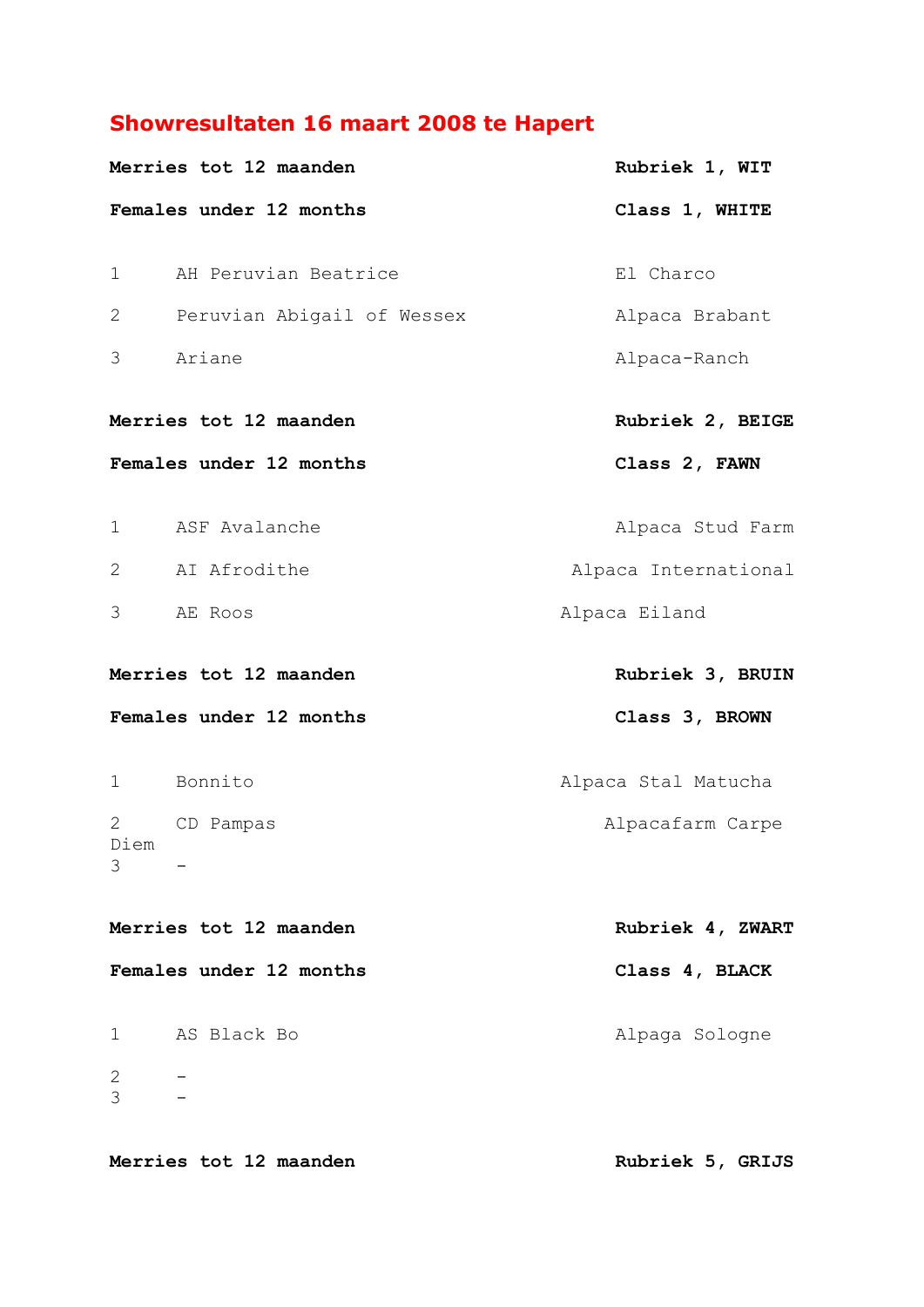| Females under 12 months                             | Class 5, GREY          |
|-----------------------------------------------------|------------------------|
| Surprice<br>$\mathbf 1$                             | Klinkenberghoeve       |
| 2<br>INTI Cabana                                    | INTI Alpakas           |
| 3                                                   |                        |
| Merries 12 tot 24 maanden                           | Rubriek 6, WIT         |
| Females 12 to 24 months                             | Class 6, WHITE         |
| AS W IncaCoya<br>1<br>Alpaga Sologne                |                        |
| CD Indira<br>2<br>Diem                              | Alpacafarm Carpe       |
| WSX Peruvian Caterina<br>3                          | Alpaca Holland         |
| Merries 12 tot 24 maanden                           | Rubriek 7, BRUIN       |
| Females 12 to 24 months                             | Class 7, BROWN         |
| AI Zevita<br>1<br>Diem<br>$\mathbf{2}$<br>3         | Alpacafarm Carpe       |
| Merries 12 tot 24 maanden                           | Rubriek 8, ZWART       |
| Females 12 to 24 months                             | Class 8, BLACK         |
| $\mathbf 1$<br>Rosalie<br>$\mathbf{2}^{\mathsf{I}}$ | Alpacafarm Beumershoek |
| INTI Niña<br>3                                      | INTI Alpakas           |
| Merries ouder dan 24 maanden                        | Rubriek 9, WIT         |
| Females over 24 months                              | Class 9, WHITE         |
| Nummer 83<br>$\mathbf 1$                            | Klinkenberghoeve       |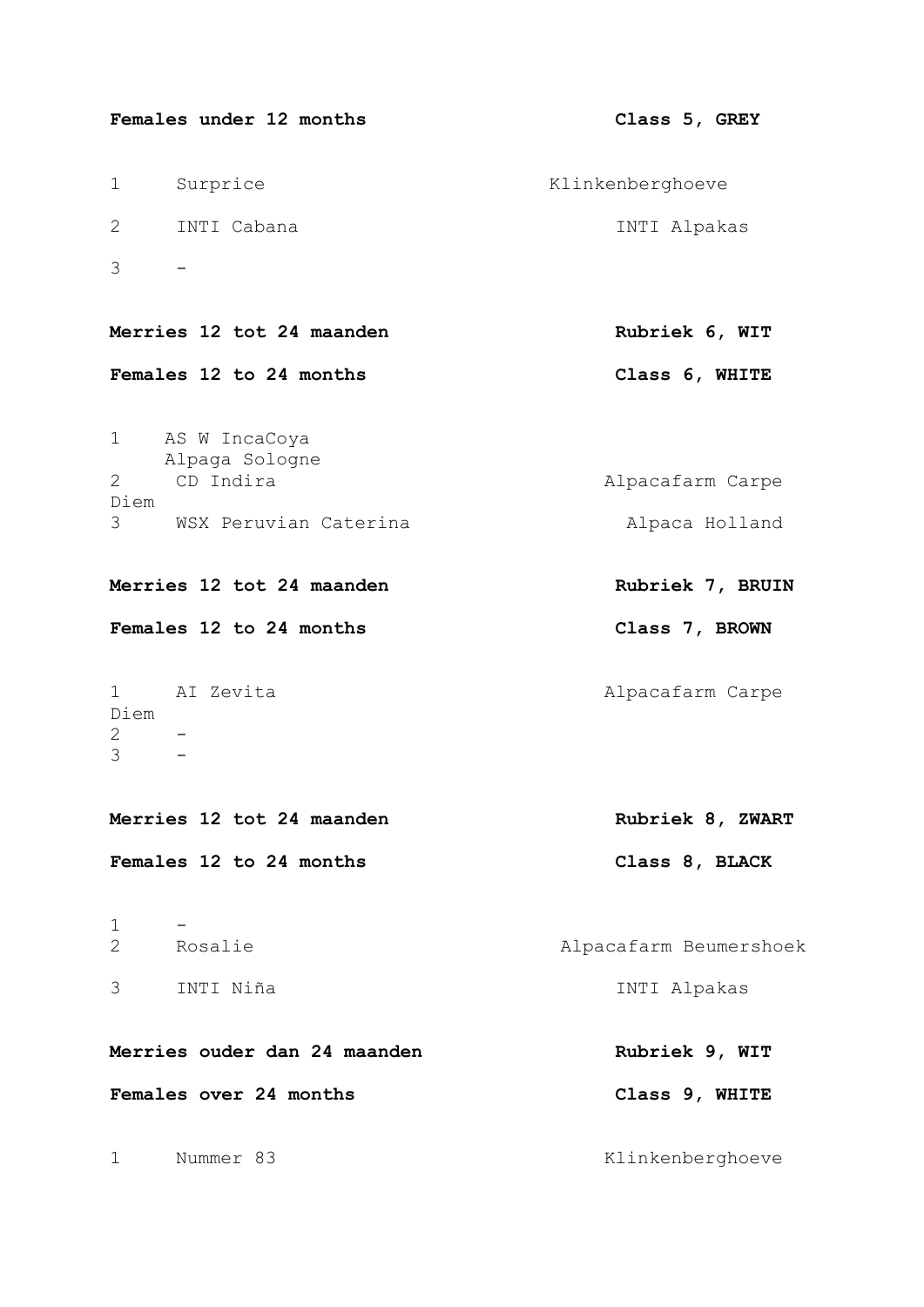| 2<br>IPU Yucca<br>International     | Alpaca               |
|-------------------------------------|----------------------|
| 3<br>IPU Yvanna                     | Alpaca               |
| International                       |                      |
| Merries ouder dan 24 maanden        | Rubriek 10, BEIGE    |
| Females over 24 months              | Class 10, FAWN       |
| Nummer 31<br>$\mathbf 1$            | Klinkenberghoeve     |
| Bellona<br>2                        | Alpaca-Ranch         |
| 3                                   |                      |
|                                     |                      |
| Hengsten tot 12 maanden             | Rubriek 12, WIT      |
| Males under 12 months               | Class 12, WHITE      |
| AH Peruvian Ceasar<br>$\mathbf{1}$  | Alpaca Holland       |
| AS Aingi<br>2                       | Alpaga Sologne       |
| AHPeruvianAlonsoAlpaca Holland<br>3 |                      |
| Hengsten tot 12 maanden             | Rubriek 13, BEIGE    |
| Males under 12 months               | Class 13, FAWN       |
| 1<br>Aldo                           | Alpaca Hobby         |
| $\mathbf{2}$<br>AI Ace of Spades    | Alpaca               |
| International<br>3<br>AI Advantage  | Alpaca International |
| Hengsten tot 12 maanden             | Rubriek 14, BRUIN    |
| Males under 12 months               | Class 14, BROWN      |
| AS Trinidad<br>$\mathbf 1$          | Alpaga Sologne       |
| 2<br>3                              |                      |
|                                     |                      |
| Hengsten tot 12 maanden             | Rubriek 15, ZWART    |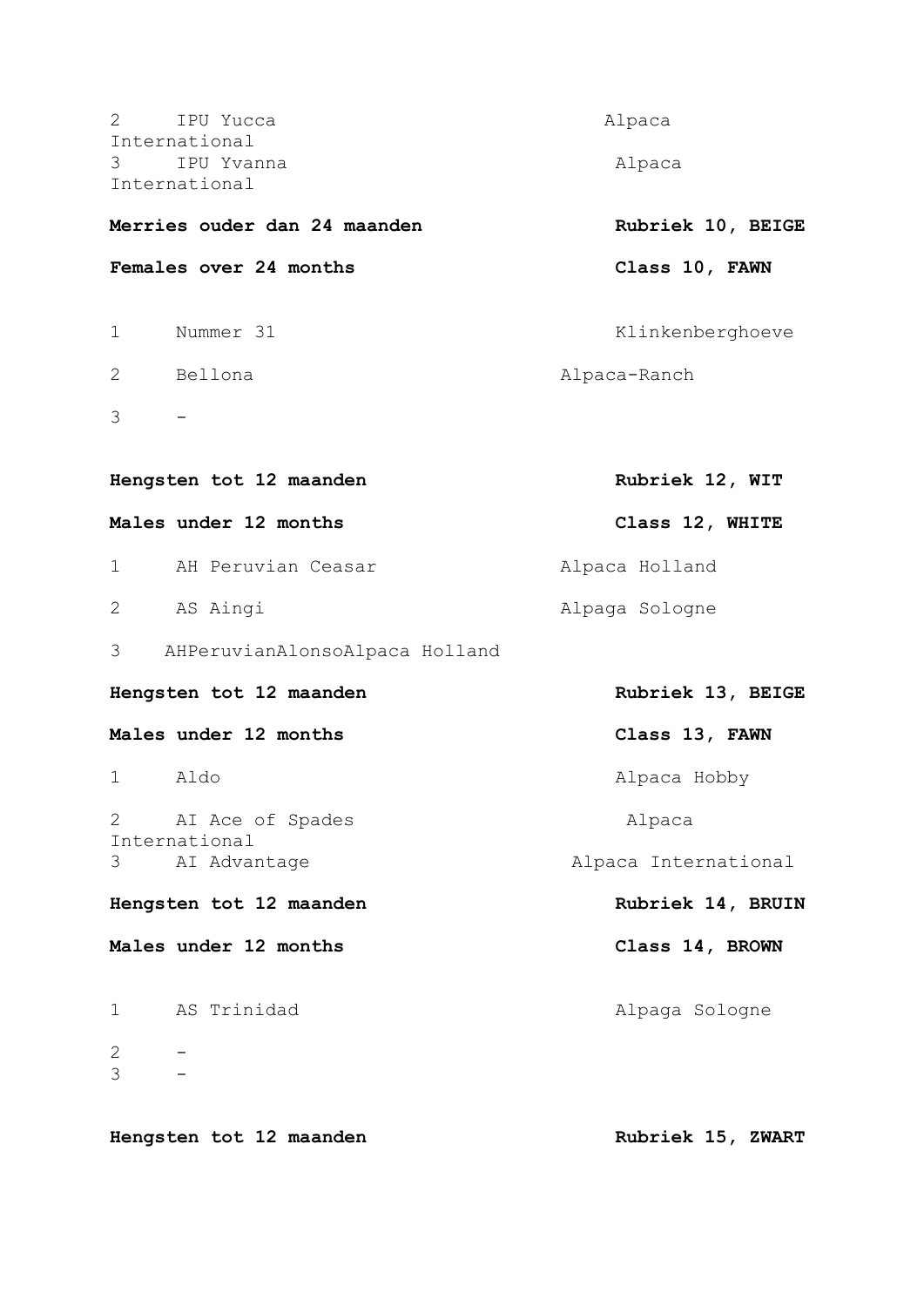|             | Males under 12 months                               | Class 15, BLACK                     |
|-------------|-----------------------------------------------------|-------------------------------------|
| 1           | Zorro                                               | Alpaca Eiland                       |
| 2           | Hummer                                              | Alpaca Eiland                       |
| 3           | INTI Negro                                          | INTI Alpakas                        |
|             | Hengsten 12 tot 24 maanden                          | Rubriek 16, WIT                     |
|             | Males 12 to 24 months                               | Class 16, WIT                       |
| 1           | Gladstone                                           | Alpaca Eiland                       |
| 2           | AH Peruvian Cusco                                   | Alpaca Holland                      |
| 3           | Shane                                               | Alpaca Hobby                        |
|             | Hengsten 12 tot 24 maanden                          | Rubriek 17, BEIGE                   |
|             | Males 12 to 24 months                               | Class 17, FAWN                      |
| 1           | AS Tchicano                                         | Alpaga Sologne                      |
| 2           | Taco                                                | Klinkenberghoeve                    |
| 3           | Adonis                                              | Alpaca Spoordonk                    |
|             | Hengsten 12 tot 24 maanden<br>Males 12 to 24 months | Rubriek 19, GRIJS<br>Class 19, GREY |
| $\mathbf 1$ | Ruud                                                | Alpaca-Boerderij                    |
| 2<br>3      | Robento                                             | Wolsink / Liet                      |
|             | Hengsten ouder dan 24 maanden                       | Rubriek 20, WIT                     |
|             | Males over 24 months                                | Class 20, WHITE                     |
| 1           | Silverstream Flashback                              | Alpaca Flanders                     |
| 2           | Benleigh Talisman<br>MileEnd Alpacas                | Classical                           |
| 3           | Muscat                                              | Alpacafarm Beumershoek              |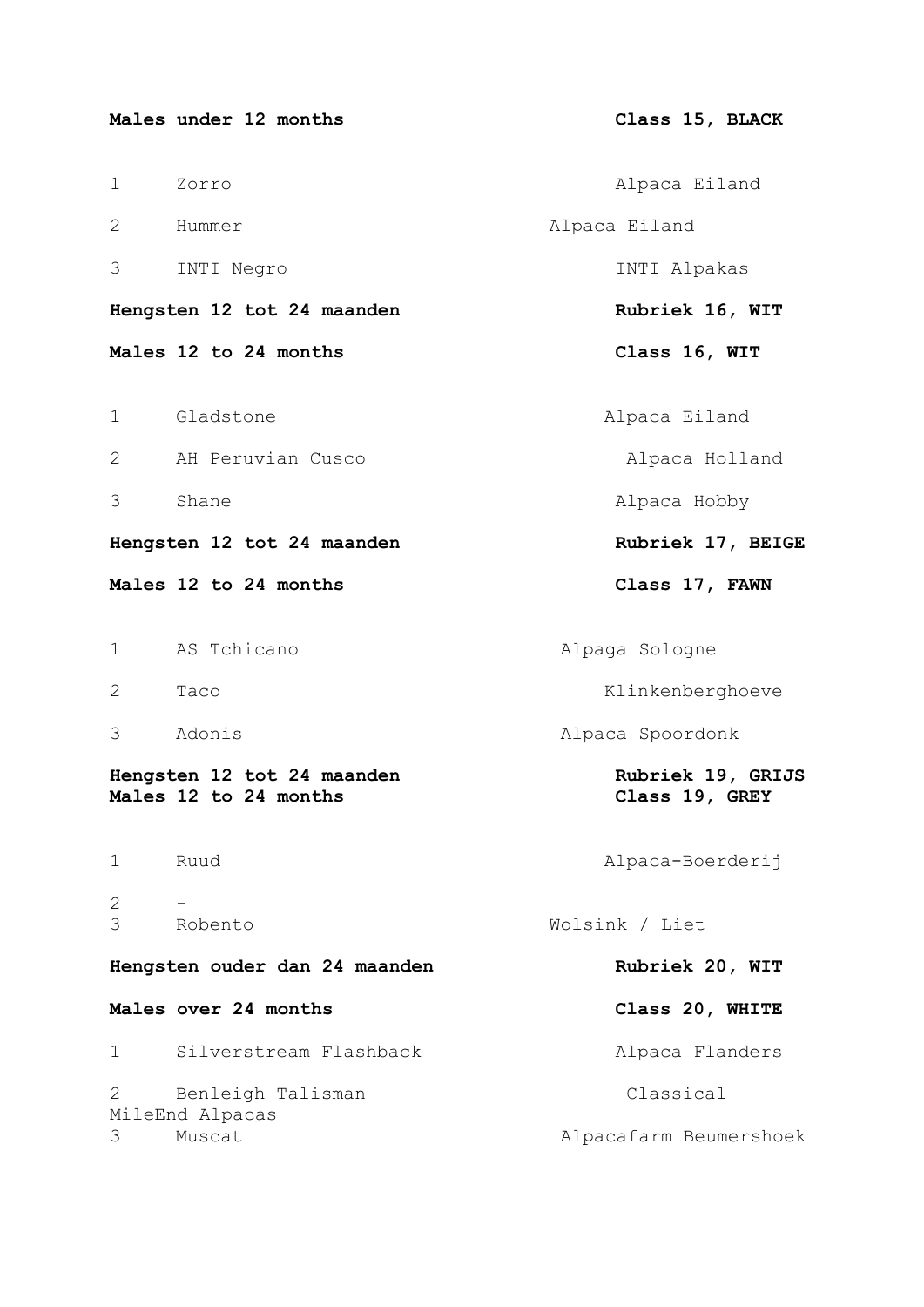|                                       | Hengsten ouder dan 24 maanden<br>Males over 24 months | Rubriek 21, BEIGE<br>Class 21, FAWN  |
|---------------------------------------|-------------------------------------------------------|--------------------------------------|
| $\mathbf 1$<br>2                      |                                                       |                                      |
| 3                                     | Samiri                                                | INTI Alpakas                         |
|                                       | Hengsten ouder dan 24 maanden<br>Males over 24 months | Rubriek 22, BRUIN<br>Class 22, BROWN |
| 1                                     | AH Peruvian Grando                                    | Lindetrack                           |
| 2                                     | Rudini                                                | Alpaca-Ranch                         |
| 3                                     |                                                       |                                      |
|                                       | Hengsten ouder dan 24 maanden<br>Males over 24 months | Rubriek 23, ZWART<br>Class 23, BLACK |
| $1 \quad$<br>3                        | 2 AI Xailey<br>International                          | Alpaca                               |
| Hengsten ouder dan 24 maanden         |                                                       | Rubriek 24, GRIJS                    |
|                                       | Males over 24 months                                  | Class 24, GREY                       |
| 1                                     | AH Peruvian Casanova                                  | Alpaca Holland                       |
| 2                                     | Floris                                                | Alpaca Eiland                        |
| 3                                     |                                                       |                                      |
| <b>SURI Merries</b><br><b>KLEUREN</b> |                                                       | Rubriek 25, ALLE                     |
|                                       | <b>SURI Females</b>                                   | Class 25, ALL COLORS                 |
| 1                                     | Marion                                                | Alpaca-Boerderij                     |
|                                       |                                                       |                                      |
| 2                                     | Nummer 508                                            | Klinkenberghoeve                     |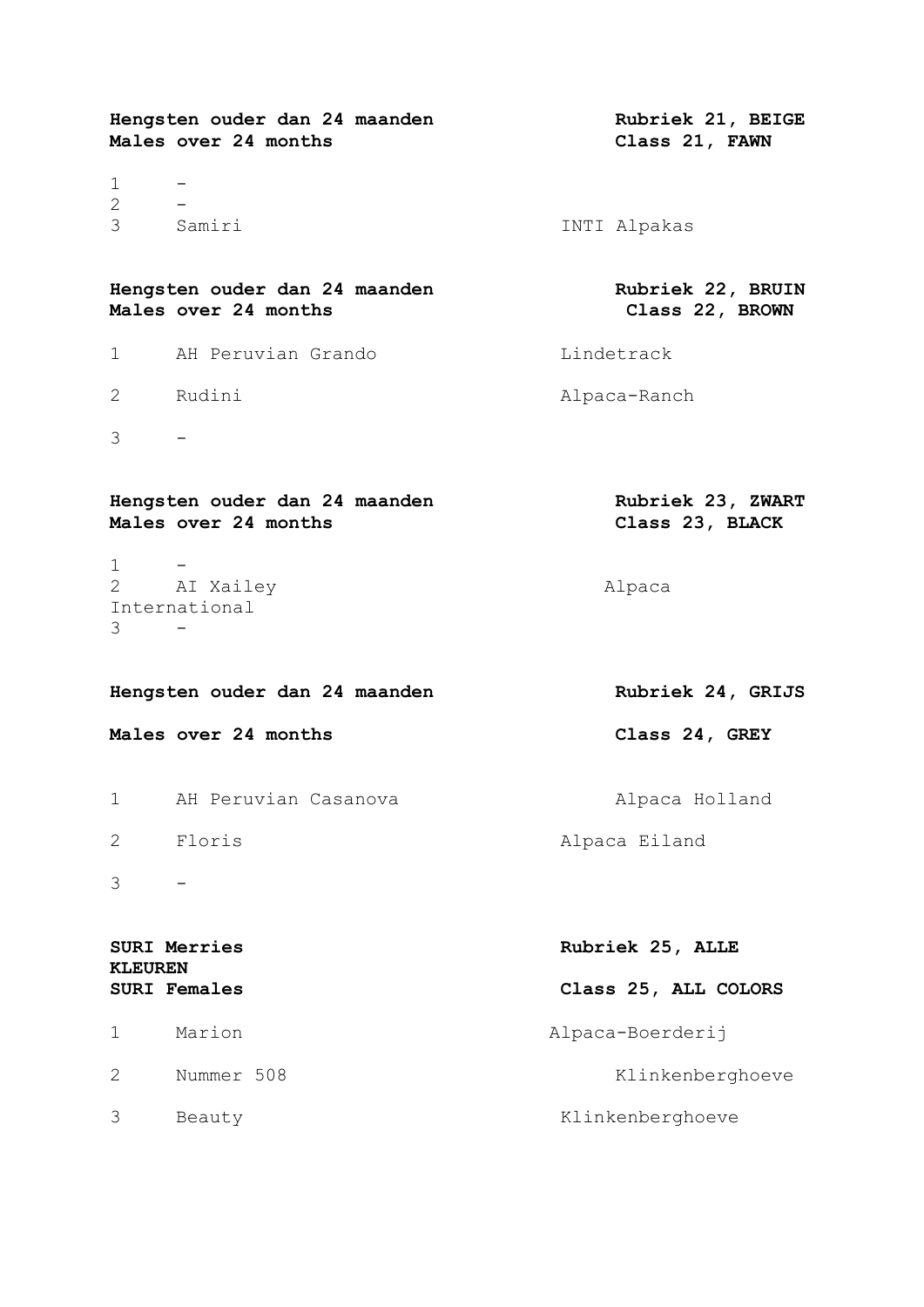**KLEUREN COLORS**

1 Sylvester Alpaca Ranch Eldorado 2 Pablo **Pablo** 2 Pablo 2 Pablo 2 Pablo 2 Pablo 2 Pablo 2 Pablo 2 Pablo 2 Pablo 2 Pablo 2 Pablo 2 Pablo 2 Pablo 2 Pablo 2 Pablo 2 Pablo 2 Pablo 2 Pablo 2 Pablo 2 Pablo 2 Pablo 2 Pablo 2 Pablo 2 Pablo 2 Pablo 2 Pablo 2 Pabl Eldorado

Kleurkampioenen Huacaya **Beste Witte** 

Color Champions Huacaya **Best White** 

1 AH Peruvian Beatrice El Charco 2 AS W Inca Coya **Alpaga Sologne** 

## Kleurkampioenen Huacaya **Beste Beige** Beste Beige

Color Champions Huacaya **Best Fawn** 

## Kleurkampioenen Huacaya **Beste Bruine**

Color Champions Huacaya **Best Brown** 

2 AI Zevita Alpacafarm Carpe Diem

SURI Hengsten **Rubriek 26, ALLE SURI Males Class 26, ALL**  1 Black Star Klinkenberghoeve

2 AI Yafar Alpaca International

3 Pablo Klinkenberghoeve

**Ruinen Rubriek 27+28 Wethers Class 27+28**

3 Roxy De Bollenbrink

1 AS Tchicano **Alpaga Sologne** 2 ASF Avalanche **Alpaca Stud Farm** 1 AS Trinidad **Alpaga Sologne**